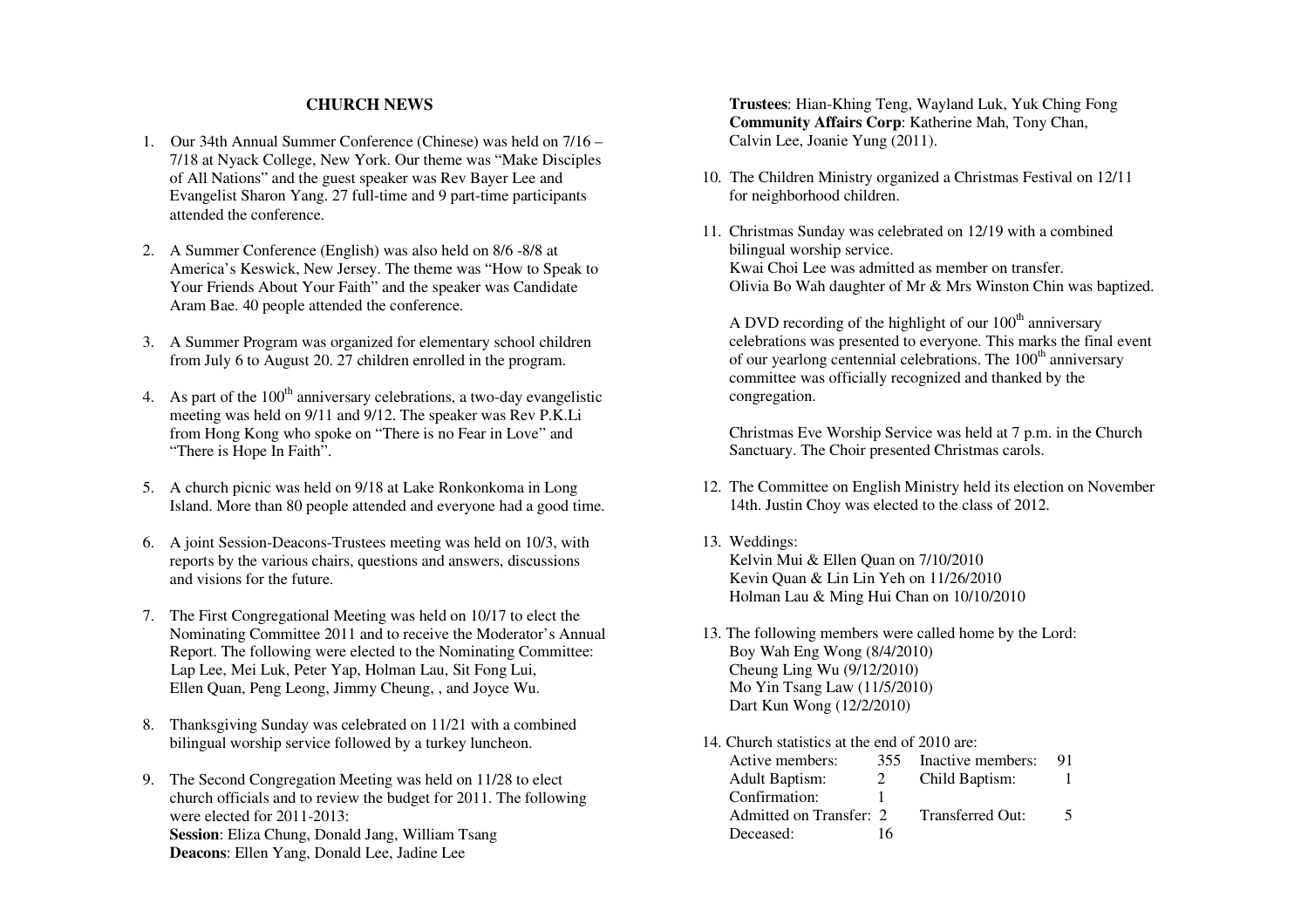## 教 會 消 息

- 1. 第三十四屆夏令會於七月十六日至十八日假紐約州乃役大學 舉行, 主題為「使萬民作我的門徒」, 講員為李澤華牧師及 楊鄭小瓏宣教師, 全時間參加者有廿七人, 部分時間者有九 人.
- 2. 英文夏令會於八月六日至八日假新澤西州 **America's Keswick**舉行. 主題為「如何與你的朋友談論信仰」,講員 為 **Candidate Aram Bae**, 參 加者有四十人.
- 3. 兒童事工委員會主辦之暑期兒童學校於七月六日至八月二十 日在本堂舉行, 參加的兒童有廿七人.
- 4. 作為一百周年堂慶慶典之一, 於九月十一日及十二日舉行 <sup>一</sup>連兩天佈道大會, 邀請李炳光牧師由香港遠道而來擔任 講員, 題目分別為「愛裏沒有懼怕」及「信中仍有盼望」.
- 5. 在九月十八日舉辦了全教會一日遊, 地點為紐約州長島 **Lake Ronkonkoma**, 參加者超過八十人, 各人盡興而返.
- 6. 長執董三部退修會於十月三日在本堂舉行, 各部主席報告, 問與答, 討論及教會前景等.
- 7. 第一次教友大會在十月十七日舉行, 選出二零一一年提名 委員會及聆聽堂會主席之年報. 被選出的提名委員有: 李立人, 梁美娥, 葉仲鳴, 劉學明, 雷陳爕芳, 關健雲, 梁李萍清, 謝銓, 胡關琴英.
- 8. 感恩節主日中英文聯合崇拜在十一月廿一日舉行, 會後有 火雞午餐招待全體會眾.
- 9. 第二次教友大會在十一月廿八日舉行, 選出下屆職員並省 覽二零一一年財政預算, 當選人為: 執行長老: 鍾梁美鳳, 鄭逸堅, 曾偉青 受職執事: 楊黃蘊姿, 李蘊文, 李趙玉琴 董 事: 唐顯慶, 陸偉權, 方鈺澄 社區委員: 馬維基, 陳家傑, 李錦賢, 容余重媮(2011)
- 10. 兒童事工委員會主辦之聖誕同樂會在十二月十一日舉行, 招待社區之兒童, 亦有節目安排給家長.
- 11. 聖誕主日中英文聯合崇拜在十二月十九日舉行, 崇拜中李貴財轉 會成為本會會友, 趙健明夫婦之女兒趙寶華受兒童寄洗.

 是日派發慶祝一百周年堂慶DVD 以誌全年各項慶典情況. 會眾 感謝百周年堂慶籌備委員會作出貢獻及辛勞, 慶典圓滿結束.

聖誕前夕聖樂崇拜在下午七時於聖堂舉行,詩班獻唱,慶祝救主 耶穌之降生.

- 12. 英文事工委員會在十一月十四日選出新委員 Justin Choy, 任期至二零一二年.
- 13. 共諧連理:

梅子康先生與關健雲小姐於七月十日 劉學明先生與陳明慧小姐於十月十日 關展雲先生與葉琳琳小姐於十一月廿六日

14. 主懷安息:

 黃伍佩華(8/4/2010) 曾吳重玲(9/12/2010) 羅曾慕賢(11/5/2010) 黃 達 焜(12/2/2010)

15. 教會實況(2010 年底)

| 會友(活動) | 355 | 會友(非活動) | 91 |
|--------|-----|---------|----|
| 洗禮     |     | 兒童寄洗    |    |
| 堅信禮    |     |         |    |
| 轉入本會   |     | 轉出本會    |    |
| 逝世     | l b |         |    |